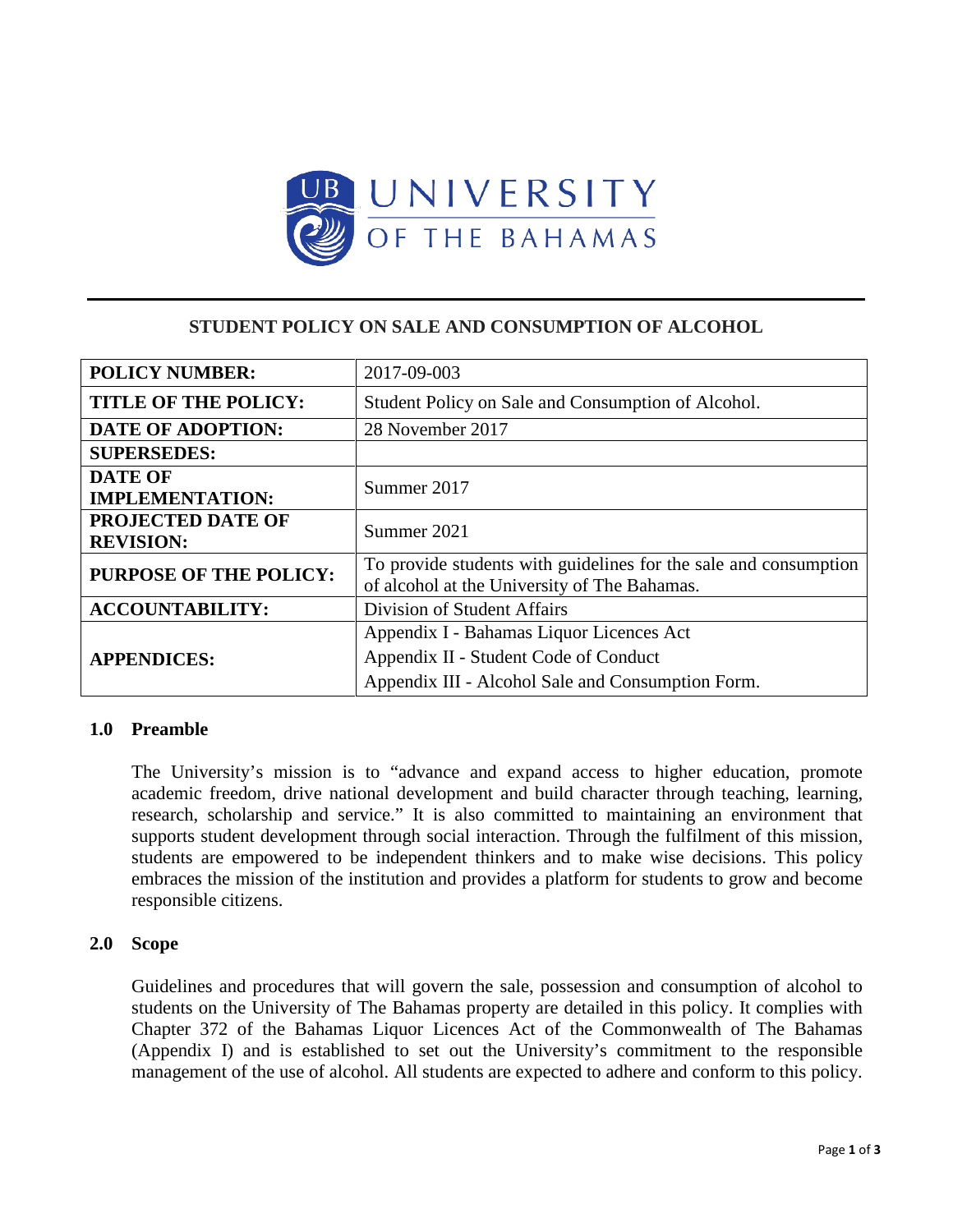Students found in breach of this policy will be subject to disciplinary action under the Student Code of Conduct (Appendix II).

### **3.0 Policy**

- All consumption and distribution of alcohol shall be in accordance with the Laws of the Commonwealth of The Bahamas, as set out in the Bahamas Liquor Licences Act, Chapter 372.
- The Administrative Council shall be responsible for approving all applications for the sale, consumption and distribution of alcohol.
- Events at which alcohol consumption is approved on the University campus is only allowed for persons aged 18 or older.
- Persons under the age of 18 are not permitted to purchase, possess or consume alcoholic beverages.
- Sale, possession and consumption of alcoholic beverages on university owned or controlled property, or at university sponsored or supervised activities must be managed by University authorized personnel.
- Organisations are not allowed to advertise their event until approval has been granted.
- To obtain access to functions where alcohol will be sold or consumed persons must present an ID with their date of birth.
- Persons who are underage must be given bands or stamps so that they can be easily identified.
- Persons shall be subject to disciplinary action if fraudulent IDs are used to access alcohol.
- Organisations will be in violation of this policy if persons under the age of 18 are permitted to access alcohol at their events and will be subject to disciplinary action.
- Approved functions by the Administrative Council, for the sale and consumption of alcohol shall be designated to approved locations.

#### **4.0 Procedures**

- A completed Alcohol Sale and Consumption Form (Appendix III) must be submitted to Dean of Students' office, 6 weeks before the event, in either a hard copy or electronic format. The following documents must be submitted along with the application:
	- a. Approval for Campus Police coverage.
	- b. Approval from Campus life to host the event.
	- c. Proof that food and soft drinks will be served. (copy of General Purchase Requisition (GPR) submitted).
	- d. Written approval from the club advisor.
- •Dean of Students will review the documents and present them to the Administrative Council.
- •The Dean of Students will put the Administrative Council's decision in writing to the organisation/student within one week of submission.
- •If permission is granted, the students/organization must pay a fee for permission to use the University's liquor license.

### **5.0 Supervision and Compliance**